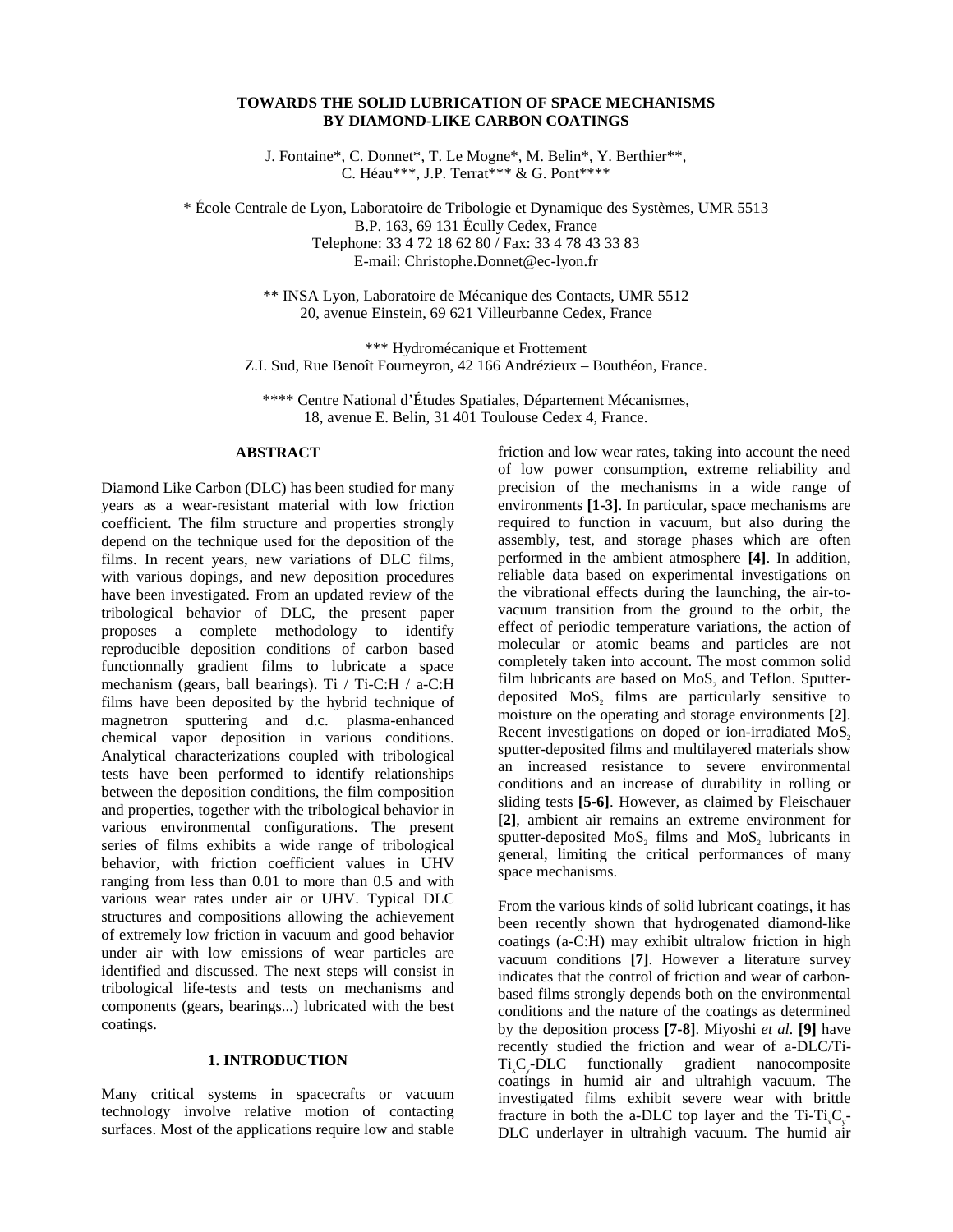environment provides preferable tribological performances, in terms of friction level and wear rates. The role of predeposition treatments prior to the DLC deposition is emphasized by the authors, since the use of DLC at high loads may be limited by the brittle nature and high compressive stresses of these films.

The aim of the present study is to identify deposition conditions of carbon-based functionally gradient coatings, to identify the relationships between the deposition conditions, the nature of the films and their friction behavior at relatively high contact pressures (in the GPa range) both in humid air and ultrahigh vacuum. The present paper exposes the first steps of a wide program whose final objective is to deposit carbon-based films on space components, such as bearings and gears.

## **2. EXPERIMENTAL**

The diamondlike carbon-based functionally gradient coatings have been deposited on polished Z100CD17 (440C) stainless steel (for tribological tests) and silicon (for analytical characterizations) substrates, by the hybrid technique of magnetron sputtering and d.c. plasma enhanced chemical vapor deposition (PACVD) carried out in the same reactor. Samples have been cleaned by a bias etching at - 200 V for 10 minutes prior to film deposition. A thin titanium underlayer (200 nm thick) has been firstly deposited through the sputtering of the magnetron source target in an argon plasma. A negative d.c. bias is applied to the substrate holder to control the ion impact energy, while the applied current controls the ion flux. The different d.c. bias values are reported in **Table 1**. Then, acetylene, as hydrocarbon precursor, has been mixed gradually with argon to produce a reactive plasma, generated by the negative magnetron source and the positive plasma source, which in turn led to the deposition of a Ti:C-H gradient. The acetylene flow rate was tuned to obtain desired intensities of the optical emission of titanium in

the plasma, which is decreasing with increasing acetylene flow rate. Finally, the diamond-like carbon based top-layer has been obtained by placing a removable shield in front of the magnetron source, in order to reduce titanium incorporation in the plasma, and by keeping all parameters constant. The substrate temperature during film deposition was systematically lower than 200°C. The thicknesses of the films deduced from SEM cross-sectional views are reported in **Table 1** with other film characteritics. The films have been characterized by Rutherford backscattering spectroscopy (RBS) and forward recoil elastic scattering (FRES) to determine the composition, and by Fouriertransform infrared (FTIR) spectroscopy to determine the nature of the CH bonds. The film thicknesses have been measured by cross sectional micrographs. The film densities have been estimated by combining the previous thickness values with the thicknesses deduced from RBS measurements (in  $g.cm^{-2}$ ). FTIR spectroscopy has been performed in the attenuated total reflexion mode (ATR), with a germanium crystal in contact with the surface of the investigated films. The residual stress has been determined from the curvature induced in the silicon wafer by the deposited film. Friction tests have been performed at room temperature either in ambient air at relative humidity  $RH = 40 - 60$ %, either in ultrahigh vacuum (UHV) at  $10^{-8}$  Pa, with a reciprocating pin-on-flat configuration, a sliding speed of 1 mm/s and a maximum Hertzian contact pressure of 1 GPa. A limited number of 500 cycles has been performed to discriminate the set of films, depending on their deposition conditions. The coatings have been systematically deposited on the plane counterface, whatever the bias conditions. The films have been also deposited on the steel pin counterface at -35, -50, -70,  $-90$ ,  $-110$ ,  $-130$ , and  $-260$  V to check if the tribological behavior depends or not on the deposition of the films on both counterfaces, in comparison to the deposition on the plane only. Each test has been performed several times in the same conditions to check the reproducibility

| Dc bias | <b>Thickness</b> | Top layer composition |                |                | Density       | <b>Stress</b> | Friction | Friction in |
|---------|------------------|-----------------------|----------------|----------------|---------------|---------------|----------|-------------|
| V)      | $(\mu m)$        | $H$ at.%              | O at.%         | $Ti$ at $\%$   | $(g.cm^{-3})$ | (GPa)         | in UHV   | ambient air |
| $-35$   | 3.1              | 52                    | 4              |                | 1.3           | $-0.3$        | 0.02     | 0.26        |
| $-50$   | 2.7              | 52                    | $\overline{4}$ |                | 1.0           | $-0.4$        | 0.01     | 0.23        |
| $-60$   | 3.3              | 51                    | 4              |                | 1.5           | $-0.6$        | 0.01     | 0.20        |
| $-70$   | 3.5              | 46                    | 6              |                | 1.5           | $-0.6$        | 0.02     | 0.17        |
| $-80$   | 2.8              | 46                    | 4              |                | 1.4           | $-0.7$        | 0.02     | 0.14        |
| $-90$   | 2.5              | 46                    | 5.             |                | 1.4           | $-0.8$        | 0.01     | 0.23        |
| $-100$  | 2.2              | 46                    | 5              |                | 1.4           | $-0.9$        | 0.68     |             |
| $-110$  | 1.7              | 46                    | 5              | 3              | 1.3           | $-1.0$        | 0.51     | 0.11        |
| $-120$  | 1.4              | 45                    | 5              | $\mathcal{R}$  | 1.5           | $-1.1$        | 0.63     |             |
| $-130$  | 2.7              | 45                    | 5              | $\mathfrak{D}$ | 1.5           | $-0.8$        | 0.61     |             |
| $-140$  | 1.4              | 43                    | 5              | 3              | 2.3           | $-1.3$        | 0.61     |             |
| $-150$  | 2.6              | 41                    | 5              | 2              | 1.1           | $-0.9$        | 0.73     |             |
| $-260$  | 1.5              | 38                    | 5              | $\overline{2}$ | 1.6           | $-1.6$        | 0.66     |             |

*Table 1 - Composition, properties and steady-state friction of diamondlike carbon-based functionally gradient films. The composition values given here correspond to the top layer of the gradient coatings.*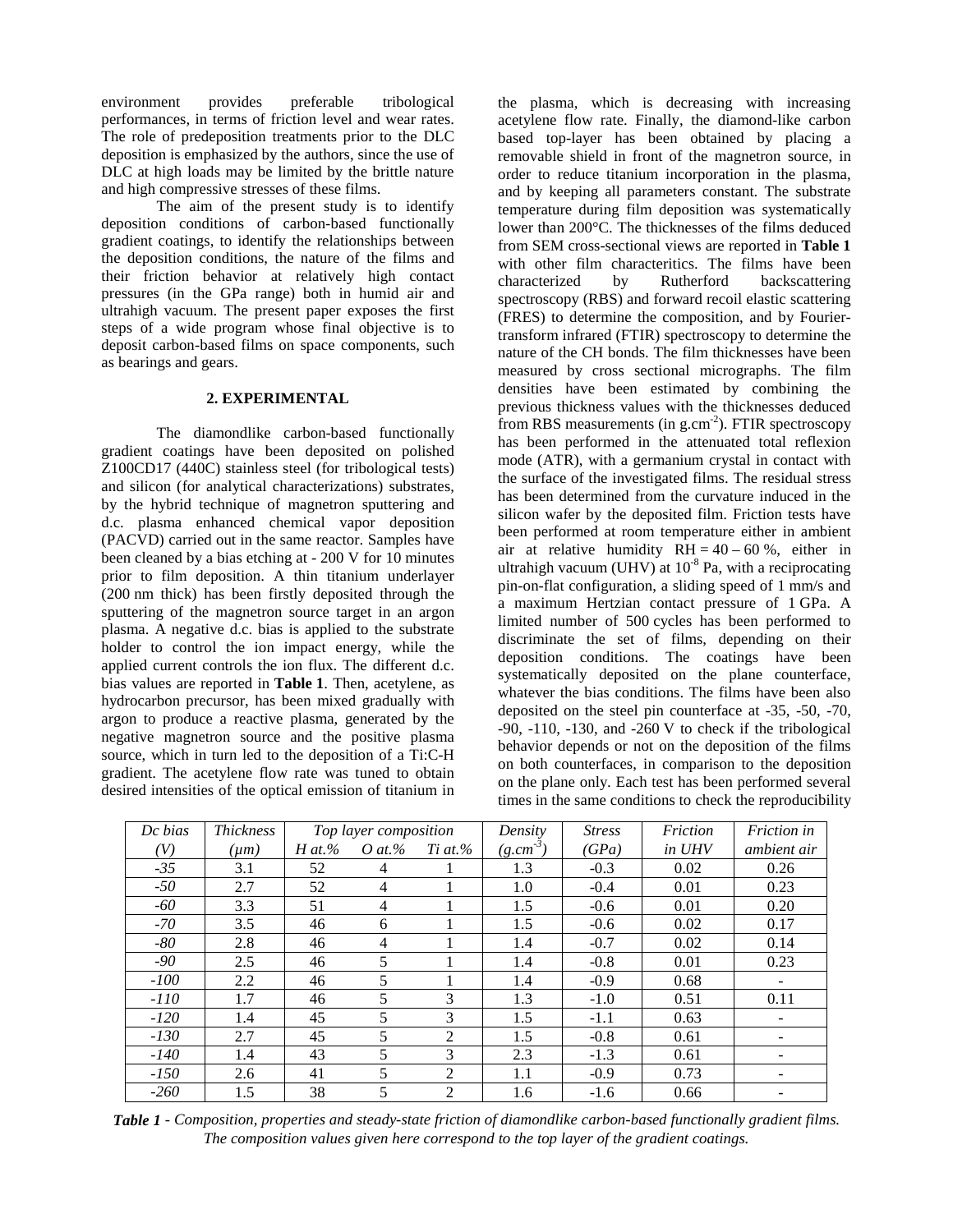of the measurements.

#### **3. RESULTS**

**Fig. 1** shows the UHV steady-state friction coefficients of the series of films, versus the bias voltage. Ultralow friction coefficients  $\langle 0.02 \rangle$  are obtained for films deposited at bias ranging between -35 and -90 V. Films deposited at higher absolute values of bias (from -100 to -260 V) exhibit high friction (> 0.4) generally associated with the complete and rapid wear of the coating. Black bars in **Fig. 1** are related to tests with the films deposited on both the plane and the pin, whereas gray bars are related to tests with uncoated pins. As seen on **Fig. 1**, the additional deposition of the film on the pin does not affect the steady-state friction level, in comparison to the film deposited only on the plane.

**Fig. 2** shows in detail the evolution of the average friction coefficients in UHV, versus the number of



*Figure 1: Steady-state friction of the films in UHV, versus the deposition bias.*

sliding cycles, for the films deposited at -60 and -120 V respectively. Only the plane has been coated for both deposition conditions. Optical micrographs of the wear tracks at the end of the friction tests are shown inset. For the film deposited at -60 V, the friction coefficient starts from 0.13 during a short running-in period, before decreasing down to less than 0.01 till the end of the test. No significant production of wear particles is observed in the wear track of the plane, which remains difficult to visualize. Considering the limited number of sliding cycles, no quantification of the wear has been performed at the present stage of investigation. A transfer film with about the Hertzian diameter  $(50 \mu m)$ is observed on the initially uncoated steel pin counterface. For the film deposited at -120 V, high friction  $(> 0.4)$  is associated with the complete wear of the coating, the formation of numerous wear particles around both the wear track of the plane and the transfer film on the pin. The friction behavior versus sliding cycles of the film deposited at -60 V depicted in **Fig. 2** is similar to the friction behavior of the other films deposited at absolute bias values below 90 V. Moreover,

within this bias range, no significant difference in the friction behavior versus sliding cycles has been observed when films were deposited both on the pin and the plane. In that case the short running-in period is also observed and a transfer film superimposed to the virgin film is seen on the coated pins at the end of the test. The friction tests in ambient air have been performed on the 6 films exhibiting ultralow friction in UHV (from -35 to -90 V). A similar test has been also carried out on the film deposited at -120 V exhibiting high friction in UHV. As reported in **Table 1**, friction coefficients in ambient air are ranging between 0.11 and 0.26, the highest values being obtained with films deposited at the lowest absolute bias, except the film deposited at -90 V exhibiting significantly higher friction (0.23) compared to the films deposited at -80 and -110 V. The other characterizations (**Table 1)** have been performed on the complete set of films to elucidate the origin of the friction threshold observed in UHV and the progressive evolution of the friction observed in ambient air. Depending on the deposition conditions, the total film thickness is ranging between 1.2 and  $3.1 \mu m$ , including systematically a Ti underlayer of  $0.2 \mu m$  deposited on the substrate by magnetron sputtering. The carbon-based layer deposited on the Ti underlayer is systematically constituted by Ti, C, H and O, with a Ti depth profile which should decrease from the interface with the previous underlayer towards the surface, considering the deposition procedure described previously. Indeed, RBS detects the presence of titanium up to the top surface, meaning that the shield in front of the magnetron source during the growth of the carbon-based films do not prevent the absence of Ti incorporation in the plasma. An average Ti concentration in the carbon-based layer ranging between 1 to 3 at.% has been deduced from RBS measurements, without more precise quantification of the Ti profile versus depth at the present stage of the study. XPS investigations (not shown) performed on the film deposited at -60 V, after etching to remove the extreme surface layers, indicate that the top layer of the functionally gradient film contains titanium oxide (Ti2p3/2 : 456-458 eV) but no titanium carbide  $(Ti2p3/2 : 455 eV)$  nor metal  $(Ti2p3/2 : 454 eV)$ . This is confirmed by a C1s binding energy centered at 285 eV corresponding to usual values related to DLC **[11]**, without any signal at 281 eV related to TiC **[12]**. As seen by FRES experiments, the hydrogen content increases from 38 at.% to 52 at.% when the bias decreases in absolute value from -260 to -35 V (**Table 1**). **Fig. 3** shows FTIR spectra related to the films deposited at -60 and -120 V. The spectra, typical of hydrogenated DLC films **[13]**, display the stretching band around 2900 cm<sup>-1</sup> related to sp<sup>n</sup> CH<sub>m</sub> (n, m = 1-3) (peak *a*), as well as the deformation peaks of  $sp<sup>3</sup>$  C-CH<sub>3</sub> at  $1450$  and  $1370 \text{ cm}^{-1}$  (peaks *b*). A stretch peak corresponding to conjugated aromatic  $sp^2$  C=C carbon is also observed at  $1600 \text{ cm}^{-1}$  (peak *c*), but for the film deposited at -120 V, this peak is convoluted with a large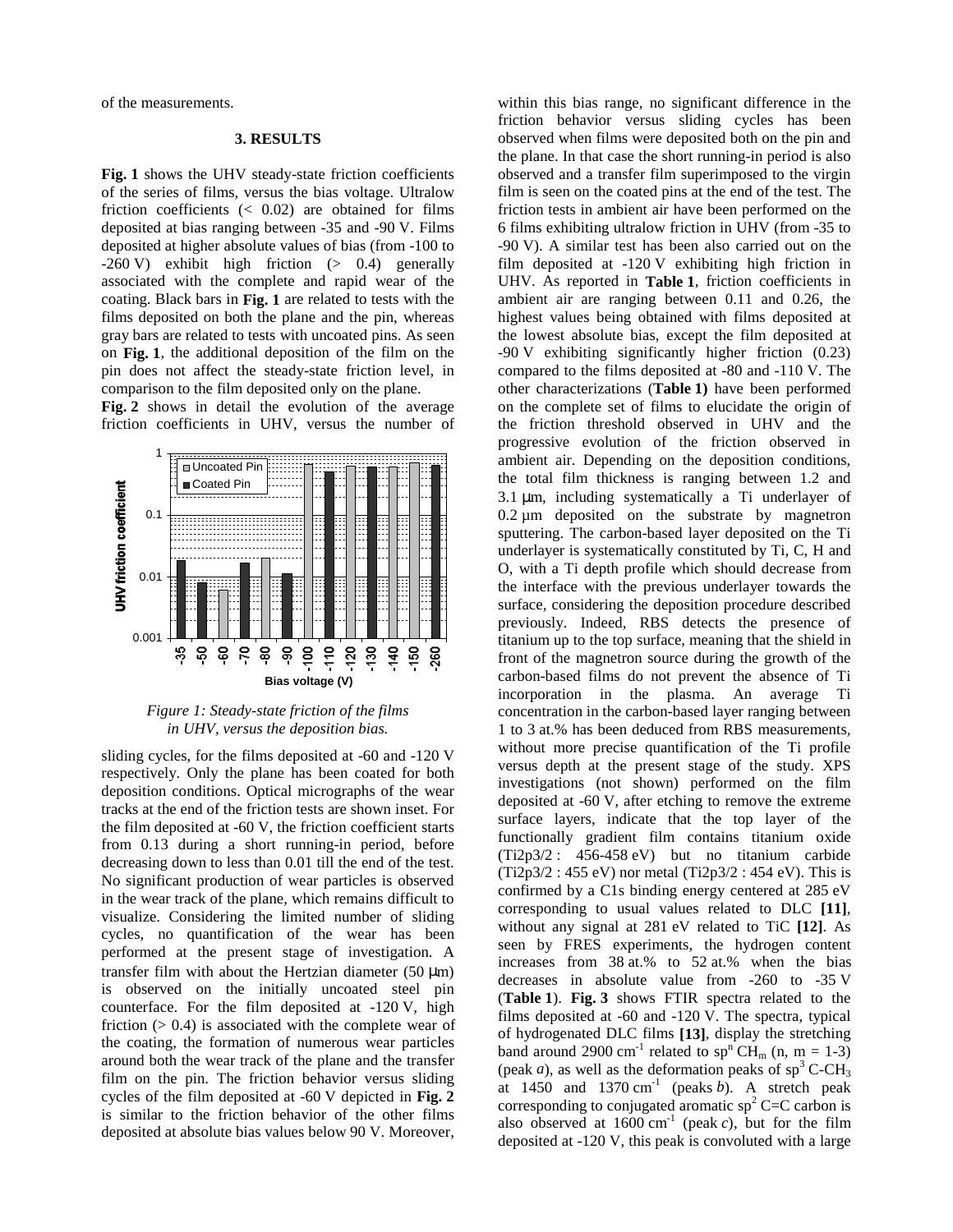

*Figure 2: Friction coefficients in UHV, versus number of reciprcating sliding cycles, for the films deposited at -60 V and -120 V. Optical micrographs of the wear tracks of the pins (left) and on the planes (right) after 500 cycles are shown inset.*

signal located above  $1600 \text{ cm}^{-1}$ , whose unambiguous interpretation remains unclear. The systematic comparison of the FTIR spectra related to the different films show that this large signal is identified only for films deposited at bias values ranging between -35 and -90 V (films exhibiting ultralow friction in UHV) and at the bias value of -100 V (lowest absolute bias related to the set of films with high friction). Consequently, for the investigated films, FTIR seems to provide an analytical signal which allows to discriminate the tribological behaviors in UHV, even if the origin of this signal remains uncertain. However the thickness probed by ATR-FTIR strongly depends on the optical properties of the film. As these properties were not investigated yet, the different spectra may not be related to the same thickness.



*deposited at -60 and -120 V (see text).* **4. DISCUSSION**

The present study confirms that the optimization of carbon-based films with low friction and long lifetimes at relatively high contact pressures in various environments requires both the presence of adaptative functionally gradient layers, intercalated between the substrate and the top DLC films allowing to achieve the design friction properties. This first step of the research program has been dedicated to identify deposition conditions allowing to achieve ultralow friction in UHV, being the first basic condition to go further in the optimization of carbon-based films for the solid lubrication of space mechanisms. Relationships between the deposition conditions and the film composition and properties are consistent with already published works, as reviewed in **[10]**. The PACVD deposition conditions of DLC films (precursor, electrical power, negative substrate bias, gas pressure and substrate temperature) cover large ranges of parameters. Species present in the plasma, both radicals and ions, are fragmented upon surface impact, after which the near-surface excited region is quenched by the underlying cold substrate. As reported by Robertson **[14]**, higher ion energy will increase the dehydrogenation and the compression of the growing film, thus leading to the various polymerlike, diamond-like and graphite-like carbon structures, depending on the deposition conditions. The properties of DLC films deposited by PACVD have been found to be a strong function of the energy of impacting ions which is related to the substrate bias  $(V_p)$  and pressure in reactor (P) by the relation **[15]** :

$$
E \propto V_{\rm B} / P^{1/2}.
$$

Thus the properties of the films can be modified by adjusting the bias and/or pressure. For the reactor geometry, gas precursor and pressure used in the present study, an absolute bias increase from 35 to 260 V is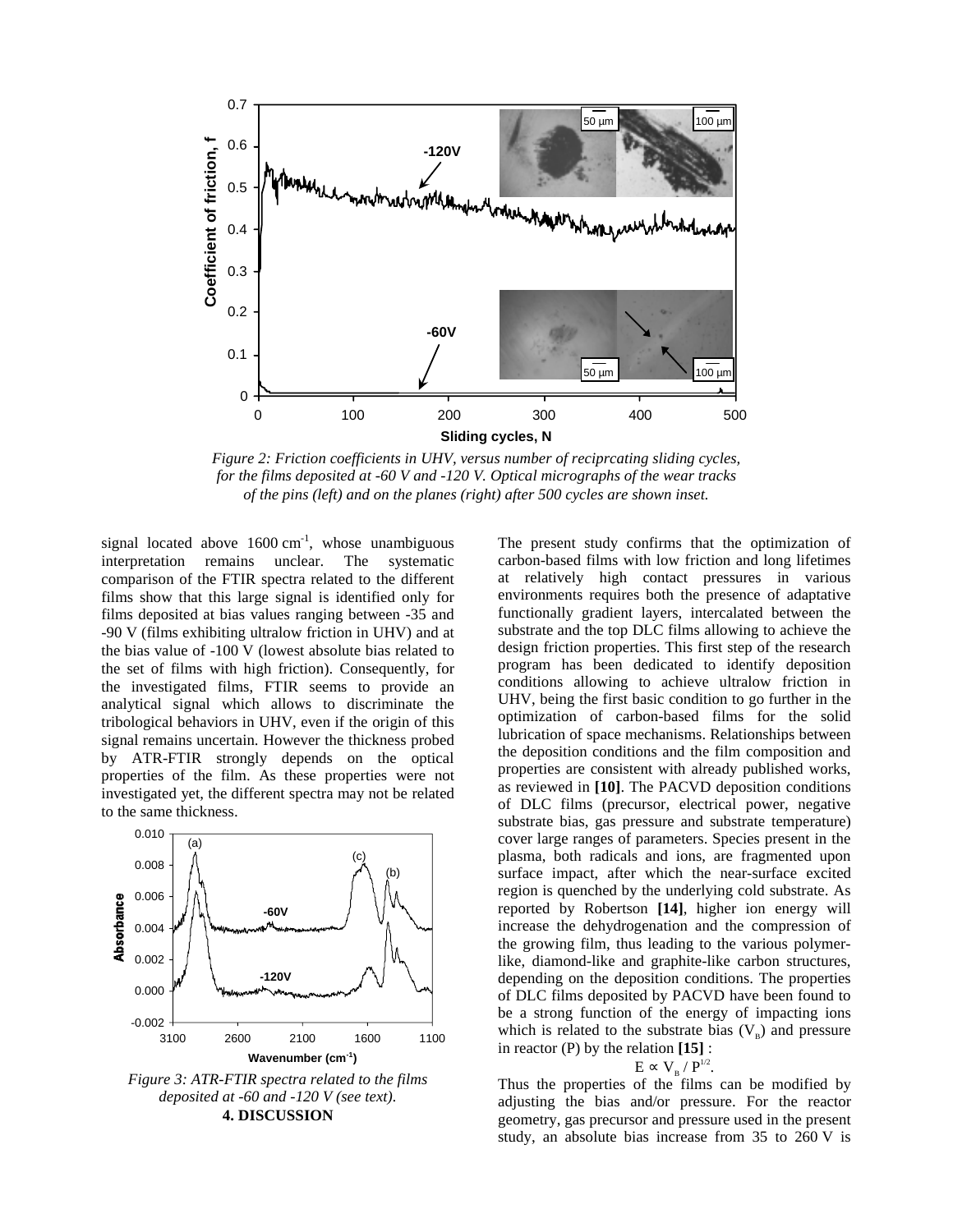associated to an increase of the dissociation of the precursor, thus leading to a decrease of the hydrogen content, as already observed [**7**]. The evolution of other investigated film properties (stress, density) reported in Table 1 is more difficult to comment precisely. Obviously a higher dissociation of the precursor (i.e. higher bias) is known to increase the carbon network crosslinking, thus leading to higher density and compressive stresses [**10**]. The compressive stresses observed here follow this trend, with absolute values increasing from 0.3 GPa to 1.6 GPa with increasing biases. However, as reported in **Table 1**, the evolution of the density is difficult to comment precisely, since its dependence versus the bias is not perfectly regular. Probably the experimental uncertainty of thickness and RBS measurements coupled with rather reduced bias step increase are at the origin of the fluctuation observed. The friction behavior of amorphous carbon films depends on the deposition conditions and the tribotesting environment controlling tribochemical and graphitization effects, as recently reviewed **[7-8, 16-17]** on the basis of numerous publications. As generally observed on most of DLC coatings, the friction mechanism of the investigated carbon-based films is controlled by the build-up of a transfer film, followed by easy-shear within the interfacial material. The shearing ability strongly depends on the nature of the film and the surrounding gas present in the contact. A complete interpretation of the friction behavior of the present set of films would require the investigation of the structure and composition of the contact areas (transfer film, wear particles). Even if it has not been performed at the present stage of investigations, the general behavior observed in this study may be explained on the basis of previous considerations related to DLC films. Liu *et al.* **[18]** have shown that the steady-state low friction of DLC films (0.1 range) in ambient air is due to wear induced graphitization, *i.e.* formation of a low friction graphitized tribolayer. Thus, in ambient air, contrary to MoS, which undergoes tribooxidation strongly increasing wear, DLC generally undergoes tribo-graphitization. This may explain why the wear rates of DLC films can be extremely low **[19]** compared to MoS<sub>2</sub> in ambient humid air [20], in spite of a friction level in the same range  $(0.1 - 0.2)$ . This may represent a great advantage of the carbon-based films for solid lubrication of space mechanism, compared to MoS, films. The friction dependence of the films versus their hydrogen content in UHV and ambient air is a significant result of the present study. We have observed that the most hydrogenated films exhibit respectively significant lower friction  $(< 0.02)$  in UHV but higher friction (near or higher than 0.2) in ambient air, contrary to the less hydrogenated films tested in UHV  $(> 0.4)$  and in ambient air (near or lower than 0.15). If the friction variations versus the hydrogen content are rather progressive in ambient air (from 0.12 to 0.26, as measured on 7 of the 13 different films), the friction behavior of the complete set of films in UHV presents a surprising threshold observed near the bias

values of -90 / -100 V, as reported in **Fig. 4**. A similar behavior has been already observed by others **[21]** and also by the authors of the present study on other DLC films **[7]**. The ultralow friction of smooth DLC layers in inert environments is attributed by Gardos **[22]** to the high surface finish and the presence of ultrathin hydrocarbon - polymer-like topcoats with weak Van Der Waals interactions (0.08 eV/bond) between hydrogenated carbonaceous chains. Therefore a higher hydrogen content may be associated with a higher contribution of the weak van der Waals interactions, whereas a lower hydrogen content is characteristic of carbon-based films whose friction level is similar to graphite in UHV. Indeed steady-state friction of graphite in the absence of any intercalant (inert environments) is high, consecutive to the overlapping of the  $\pi-\pi^*$  orbitals (i.e. sub-bands of the graphite band structure) at selected sites of the Brillouin zone. Gardos indicates that the 0.4 - 0.8 eV binding energy between the basal planes is enough to render pristine highly oriented graphite a high friction material in UHV. A similar high friction behavior has been already observed on other DLC films with hydrogen contents lower than 34 at.%, the films being not completely worn in spite of high friction **[7]**. The results of the present study cannot be directly compared to **[7]**, since high friction cannot be attributed to the intrinsic friction behavior of the films containing less than 46 at.% of hydrogen, but to their rapid and complete wear. Nevertheless the existence of the threshold from high friction to ultralow friction tuned by the d.c. bias during deposition, coupled with the sudden vanishing of the FTIR wide band located above  $1600 \text{ cm}^{-1}$ , remains an interesting open question, which requires further investigations, as *in situ* characterizations of the transfer films.



*Figure 4: Steady-state friction in UHV versus hydrogen content of the films. Planes were coated. Deposition on the pins did not affect steady-state friction levels.* **5. CONCLUSION**

Diamondlike carbon-based functionally gradient Ti / Ti-C:H / a-C:H films have been deposited by the hybrid technique of magnetron sputtering and d.c. plasma-enhanced chemical vapor deposition, to identify deposition conditions exhibiting ultralow friction in UHV. From the variation of the bias during the film